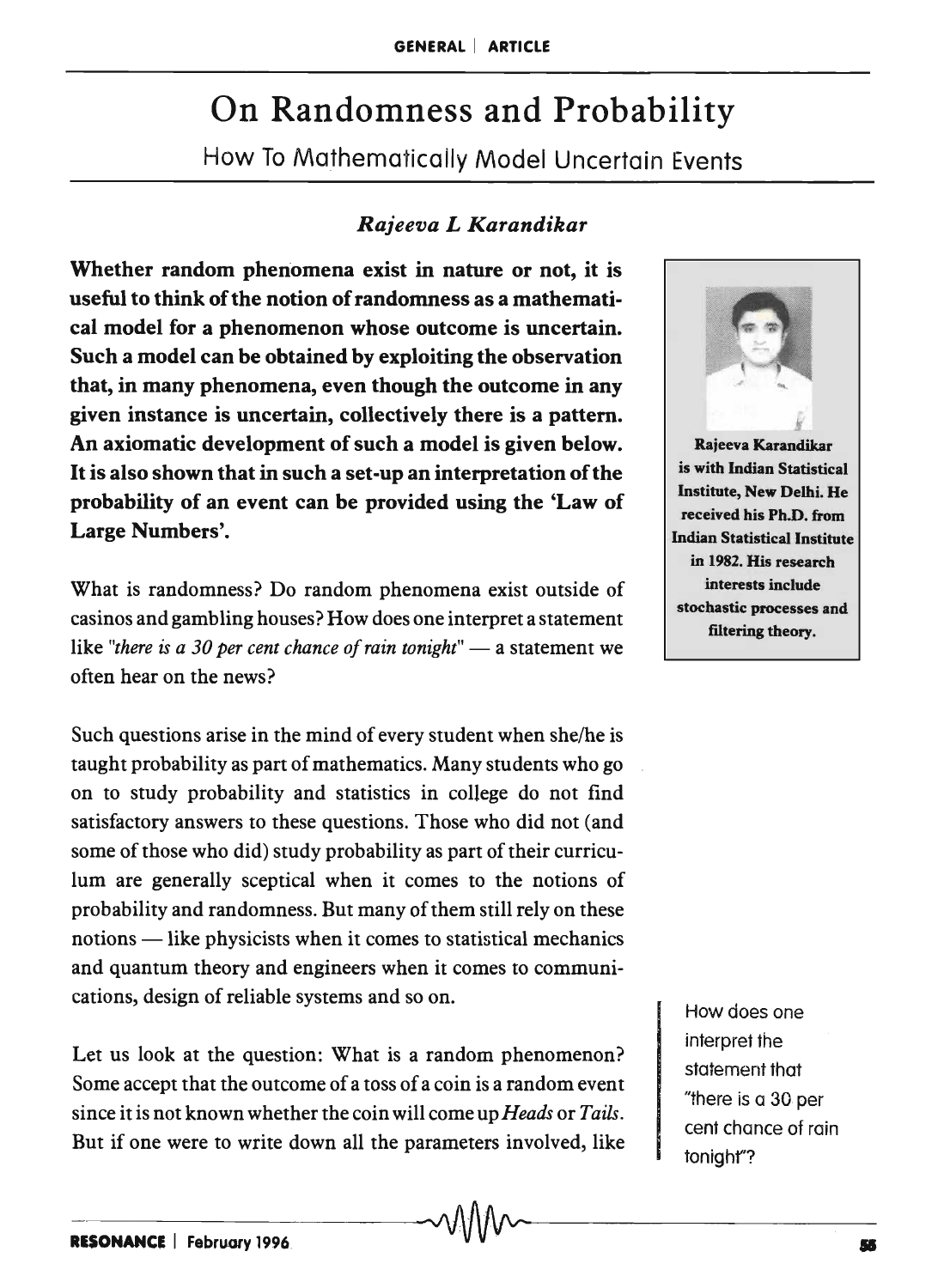Some accept that the outcome of a coin toss is random since it cannot be predicted. But if one were to write down all the parameters involved, then it is conceivable that the exact path of the coin can be described by equations of motion. And if one can solve these equations, the outcome is deterministic, not random.

Think of the notion of randomness as a mathematical model for events whose outcome is not completely specified. the exact force applied, the point where the force is applied, the wind velocity, the density of air, ... then it is conceivable that the exact behaviour of the coin can be described by equations of motion; and if one is able to solve them, the outcome can be determined. Thus it can be argued that the outcome is deterministic, not random. We may not be able to determine it easily though!

The above argument prompts us to think: *Are we calling certain events random out of sheer ignorance?* 

### Randomness as a Model for Uncertainty

One view which is not open to such criticism is to think of the notion of randomness as a mathematical model for events whose outcome, even in principle, is not completely specified. Immediately two questions arise. How can we model an event if its outcome is uncertain? And why should we model such events?

Let us look at the second question first. One can think of many situations where we have to make decisions under uncertainty. We need to take a train at 6.30 pm at the railway station and we need to decide when to start from home — we know that it may take anywhere between 30 minutes and 1 hour depending on the traffic; in any case before we start we don't know exactly how long it will take. Consider another situation: A drug company has come out with a drug which it claims is better than chloroquin for the treatment of malaria, and the government agency needs to decide whether to allow the company to sell the drug in the market. No one can say with certainty which medicine is more effective and what side effects the medicine may have. This is the case with most medicines. Take another situation which all of us face or have faced in the past: at the end of a school year, the teacher needs to decide which students deserve to be promoted to the next class  $-$  it is not feasible for the teacher to ask each student to do everything that has been taught in the class. We all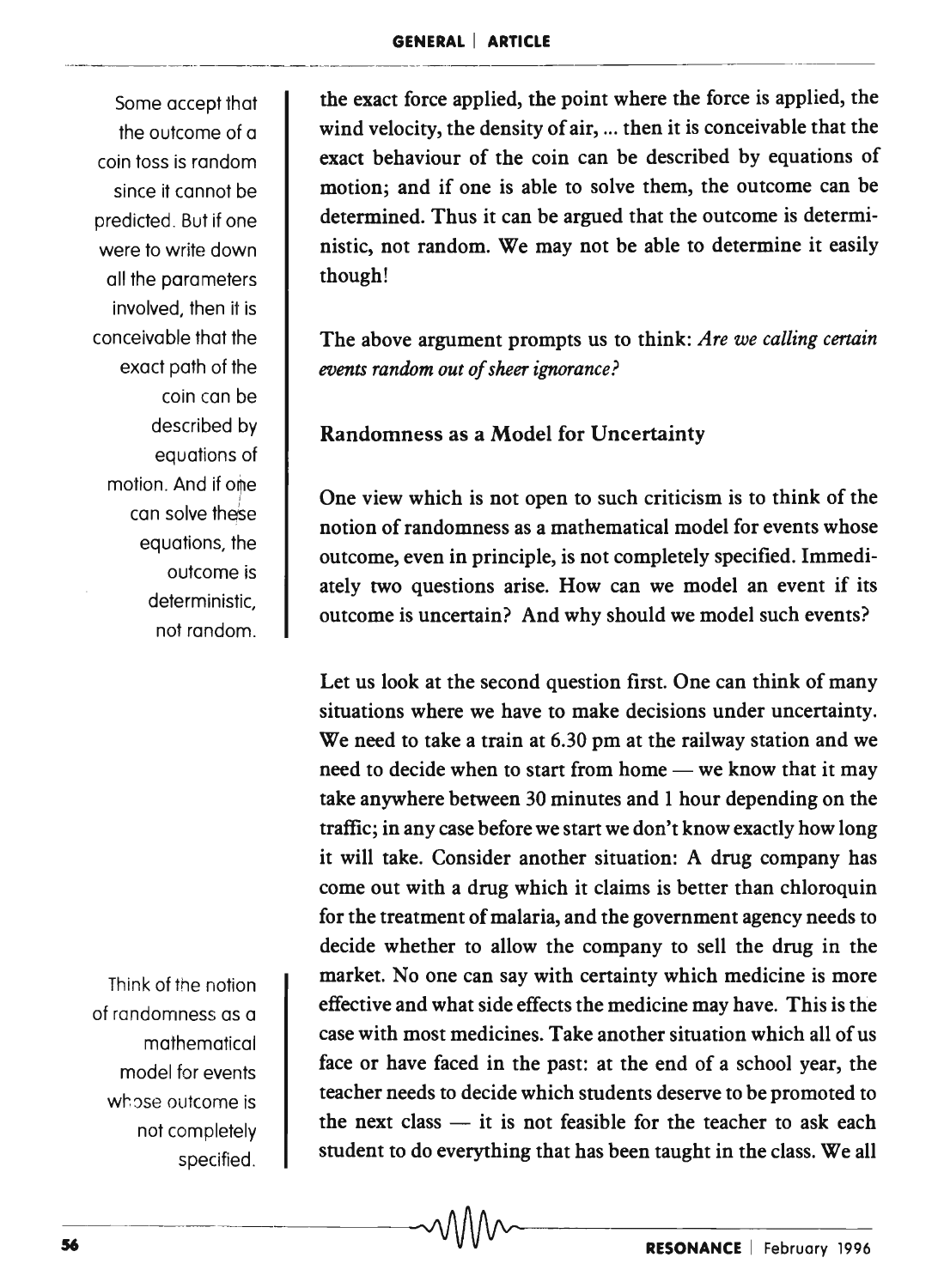#### **GENERAL I ARTICLE**

accept the solution in this case because we grew up with it: the teacher chooses some questions related to the material that has been taught during the year; and based on the answers to these chosen questions, the decision is made. Everyone knows that the final marks obtained by a student depend on the questions that are asked. It is possible that a question paper set by another teacher will yield a very different result. Yet, the marks obtained still give an indication of what the student has learned. We believe that it is extremely unlikely that a student who has got the highest marks in a test will fail the test if the paper were set by another teacher. One last example  $-$  the government wants to decide if enough foodgrains will be produced in the country this year or whether there will be a shortfall (in which case it has to import). In this case, as the data on food production will be available only after the harvest, when it may be too late to import, the government needs to estimate the foodgrain production and make a decision in time. The cost of an error in this case is very high for the country as we know from recent experience.

We can think of many more situations where we have to make  $decisions$  when we do not have complete information  $-$  may be because the event is a future event, or our understanding of the underlying phenomenon is incomplete, or it is too expensive to gather the information. Thus, if we can mathematically model the uncertainty, it may help us in decision-making.

Now let us examine the other question. How can we model uncertain events mathematically? Over the centuries, mankind has observed many phenomena in which the outcome in any given instance is uncertain, but collectively the outcomes conforms to a pattern.

An example of this is: Though, to start with, one could not tell whether an unborn child would be a boy or a girl, the total number of births in a town over a year showed a pattern - the number of male children and female children were approximately the same.

--..... . .. \_ .. - \_ ... - .-- .\_ .. \_--\_. - . --\_ .• \_-\_.\_--... -.\_--\_ . . ---- - -.. \_-- \_ •.. \_--\_.\_ - ---\_.

One can think of many situations where we have to make decisions based on incompiete information. So if we can mathematically model the uncertainty, it may help us in decision-making.

Over the centuries mankind has observed many phenomena where the outcome in any given instance is uncertain; but collectively it conforms to a pattern. We cannot say whether a particular unborn baby will be a boy or a girl, but the number of male and female children born worldwide is always almost the same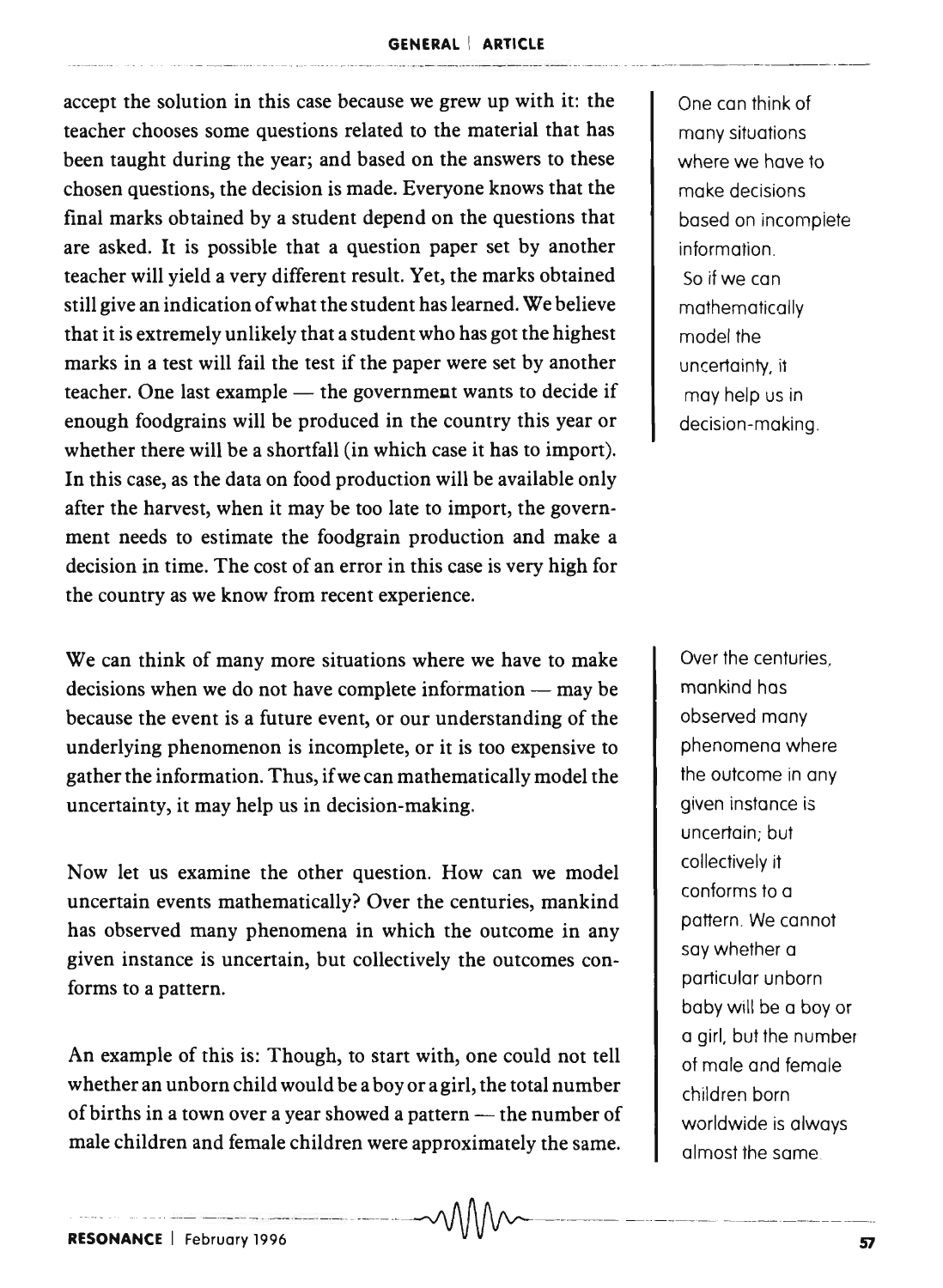And this was observed in different towns, across the continents. The situation has changed marginally. Today, by medical tests, it can be determined a few months before birth if the unborn child is a boy or a girl; but even today, there is no deterministic model which can tell us the sex of an unborn child at the moment of conception.

The next example is from physics  $-$  about radioactive substances. It is known that certain substances like radium and uranium spontaneously emit particles like alpha and beta particles and/or electromagnetic radiation like gamma rays. This phenomenon is called 'radioactive decay'. This happens because some of the nuclei (i.e. radioactive nuclei) of such substances are unstable. It is also observed that the rate of this decay is proportional to the number of radioactive nuclei present in the substance, and does not depend on other factors such as the shape of the substance and other physical conditions of the environment. In fact it has been observed that the number of radioactive nuclei present in a sample of a radioactive substance is reduced to half the initial number in a fixed length of time. This time is called *thehalflife.* We seem to know exactly what will happen if we have, say, 1 gram of radioactive material. Yet there is no ( deterministic) model at the atomic level for determining when a specified atom will disintegrate.

Similar is the case with the kinetic theory of gases. It deals with the collective behaviour of gas molecules, but there is no deterministic model for the behaviour of an individual gas molecule. There are many such instances in physics.

#### The Mode]

Let us assign to an uncertain event a number between 0 and 1 which we call its *probability of occurrence* with the understanding that higher the number, the higher is the chance that it will occur. Also, let us postulate that the *certain* event (i.e. an event that will

We seem to know exactly what will happen if we have a gram of radioactive material. Yet there is no deterministic model at the atomic level to predict when a specified atom will disintegrate.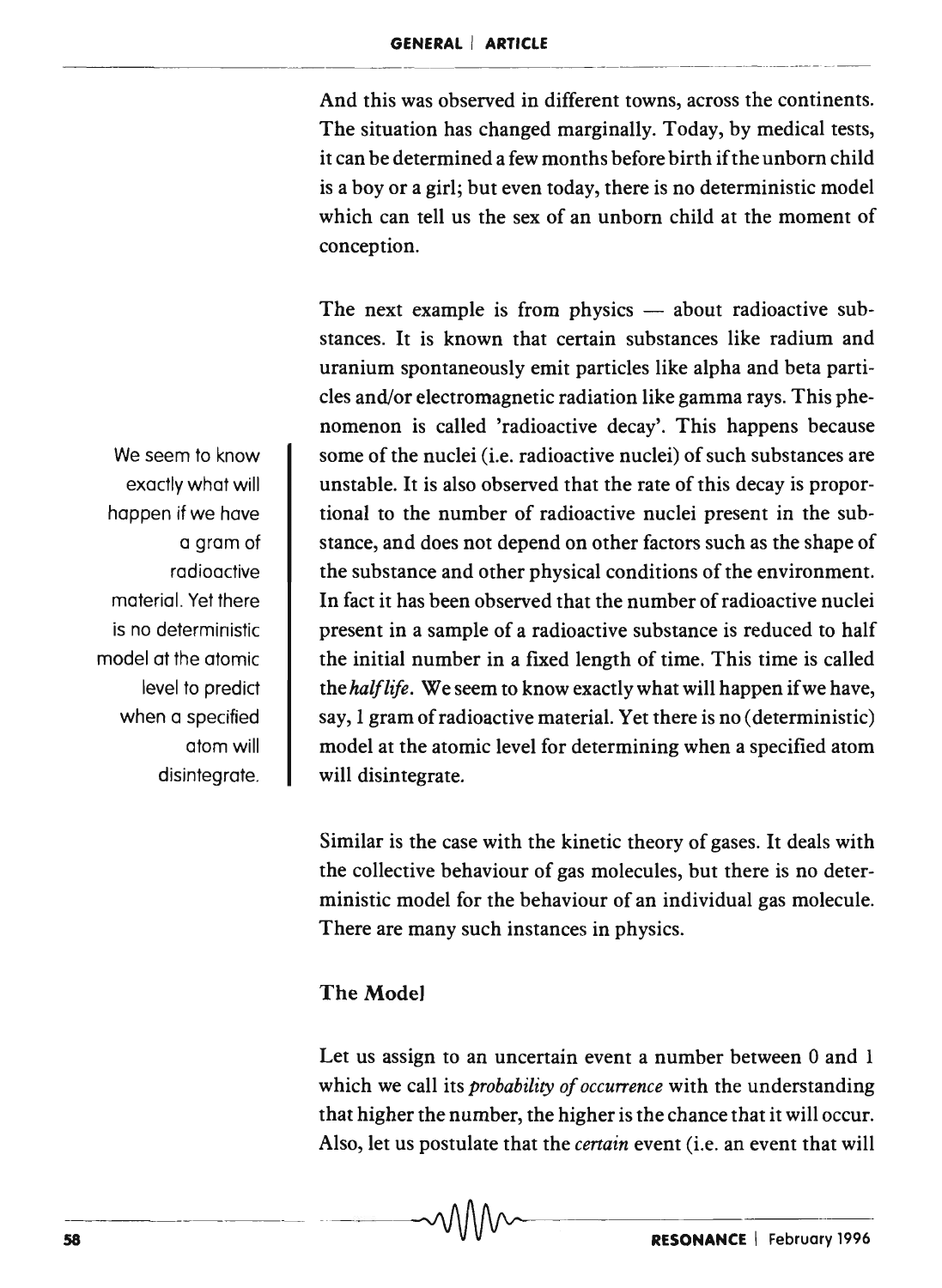definitely happen) has probability 1 and the *null* event (i.e. an event that will never occur) has probability O. We also postulate that if two events cannot occur simultaneously (such events are called mutually exclusive), then the probability that one of the two events will occur is the sum of their respective probabilities.

Let us consider experiments that can result only in one of countably many outcomes (finite or infinite)  $-$  we exclude, for now, experiments which can result in one of uncountably many outcomes. Let us represent the outcomes as  $\omega_i$  and let

$$
\Omega = [\omega_1, \omega_2, \omega_3, \cdots, \omega_N]
$$

if the total number of outcomes is  $N < \infty$  or

$$
\Omega = [\omega_1, \omega_2, \omega_3, \cdots, \omega_n, \cdots]
$$

if the total number of outcomes is countably infinite.

Subsets of  $\Omega$  are called events. We say that the event A has occurred if the experiment results in an outcome  $\omega_i \in A$ . A probability allocation for this experiment is given by a real-valued function *P* defined on the set of all subsets of  $\Omega$  such that

$$
0\leq P(A)\leq 1 \qquad \forall A\subseteq \Omega.
$$

Further, if A, B are mutually exclusive (i.e.  $A \cap B = \Phi$ ), then

$$
P(A \cup B) = P(A) + P(B). \tag{1}
$$

 $-1$ 

Let  $p_i$  be the probability of occurrence of the event  $|\omega_i|$ ; i.e.  $p_i = P(\omega_i)$ . Then the postulates stated above imply that:

- 1.  $p_i \geq 0$   $\forall i$ 2.  $\sum_i p_i = 1$  $i:\omega_i \in \Omega$
- 3.  $P(A) = \sum p_i$ ,  $\forall A \subseteq \Omega$ .  $i:\omega_i \in \Omega$

An infinite set can be *countable*: e.g. the set {1, 2, ... *n*, ...} or *uncountable:* e.g. the set of all points on the unit interval  $(0, 1)$ .

> The probability of occurrence of an event is a number between 0 and 1. The higher the number, the higher is the chance that the event will occur.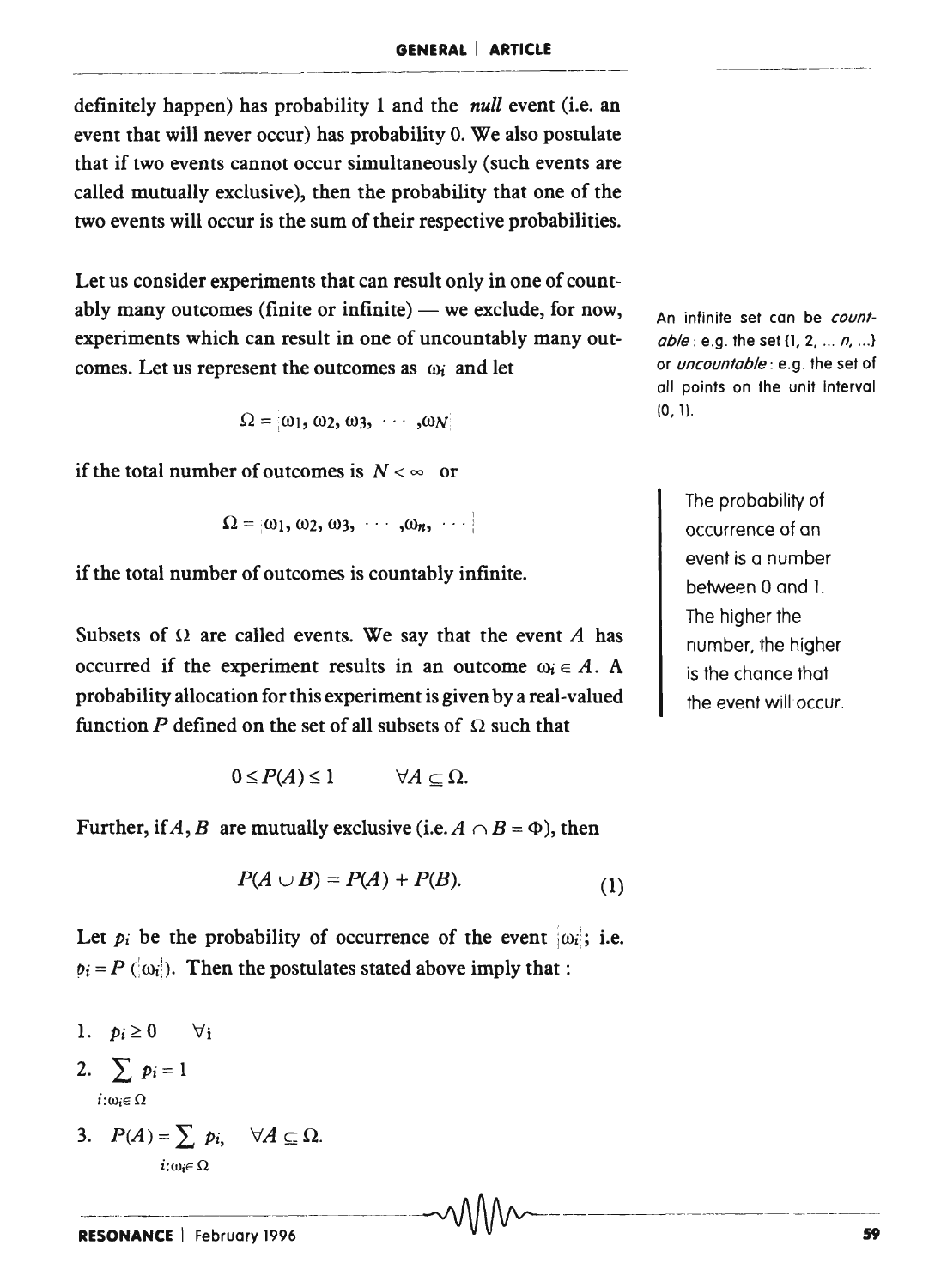Thus once we choose  $p_i = P(\omega_i)$ , the probabilities of all events  $A \subseteq \Omega$  are determined. How does one go about choosing  $p_i$ ?

Well, this is where the *modelling* aspect comes into the picture. The *Pi's* of the probability model should reflect all the information we have on the phenomenon or should at least be a close approximation of the same. We will begin with the simplest situation and draw conclusions in this case. We will get an interpretation for the numerical value of the assigned probability of an event and this in turn will help us in modelling more complicated phenomena.

Let us now consider the situation where  $\Omega$  is a finite set with  $\Omega = \omega_1, \omega_2, \omega_3, \cdots, \omega_N$ , and where given all the information about the phenomenon, we have reason to believe that all outcomes are *equally likely.* In this case, the appropriate choice of probabilities is

$$
P(\omega_i)=\frac{1}{N} \quad \forall i \in \Omega.
$$

This is clearly the case when there is an inherent symmetry in the phenomenon; for example, most of us will agree that "the *chance*  that the first child born in a given nursing home the next day is a boy" is the same as "the chance that the child will be a girl". Thus the events  $\omega_1$  = *the child is a boy* and the event  $\omega_2$  = *the child is a girl* are equally likely, and we can model the probabilities for this experiment as

$$
P(\omega_1) = \frac{1}{2}, \quad P(\omega_2) = \frac{1}{2}
$$

Similarly, if we are told that a family has 3 children but we have no further information, we are justified in postulating that all the 8 possibilities GGG, GGB, GBG, GBB, BGG, BGB, BBG, BBB are equally likely and hence the probability of each of these events is  $\frac{1}{8}$ . This is based on the observation that knowing that the first

The probability model used should refiect all the information. available on the phenomenon.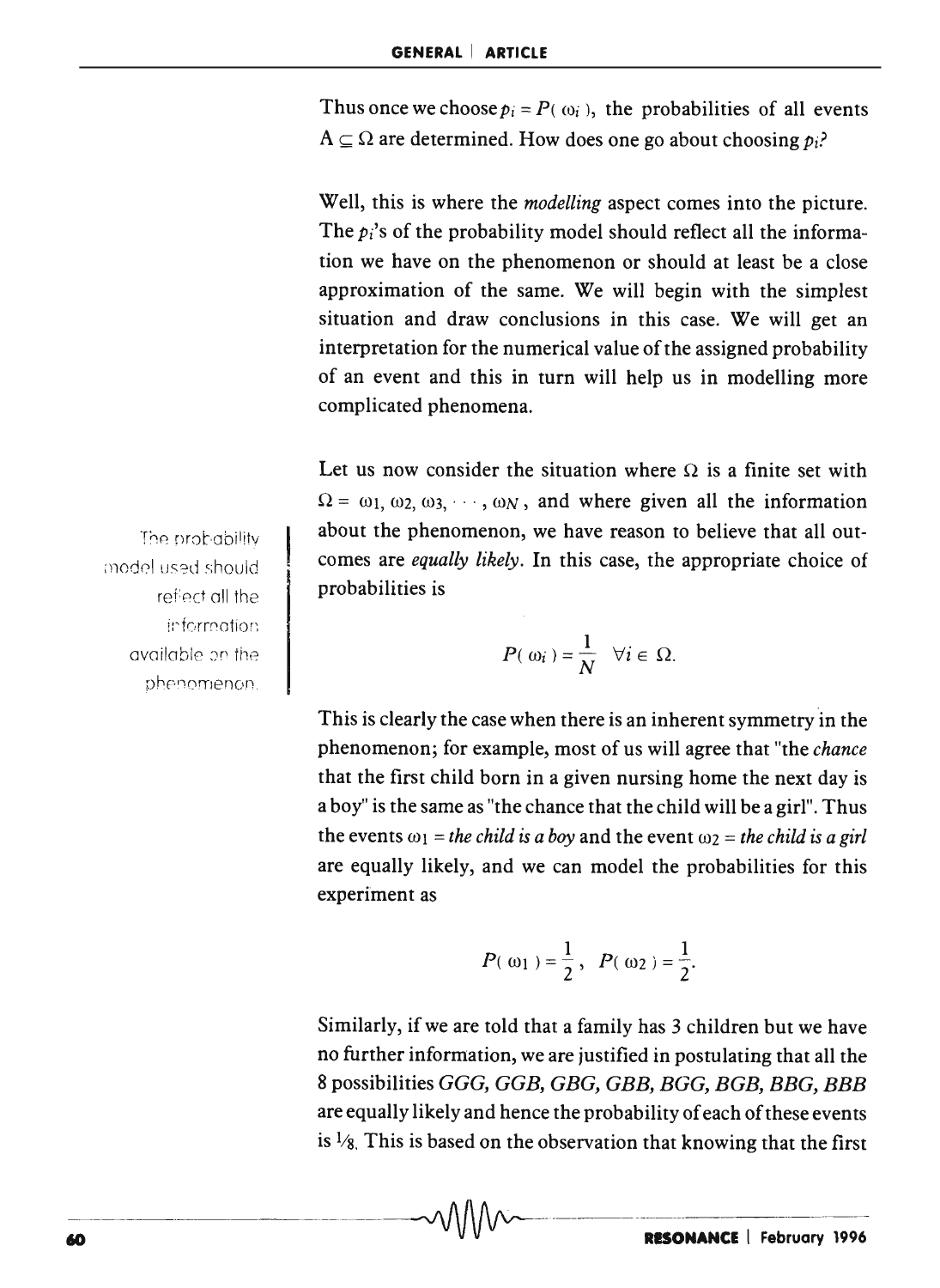child is a girl (or a boy) does not give any information about the sex of the next child.

Let us look at the following experiment. Consider an urn containing 12 balls of the same size and weight, numbered 1 to 12. Suppose that the balls with numbers 1, 2 and 3 are red balls, and the rest are blue. If the balls in the urn are mixed well and one ball out of them is drawn without looking at the colour/number, then the 12 events (that the ball with number *i* on it is drawn,  $1 \le i \le 12$ ) can be modelled as equally likely — each with probability  $\frac{1}{12}$ . As a result the probability that the ball so drawn is red is  $\frac{1}{4}$ . Now even if the balls are not numbered, but the urn contains 3 red and 9 blue balls, then the probability of drawing a red ball is still  $\frac{1}{4}$ . Thus even if the balls are not numbered, we can always pretend that they are numbered.

We can thus draw the following conclusion: if a given experiment can result in  $N$  outcomes, and based on all the information that we have on the phenomenon, they seem to be equally likely, and if a given event occurs in  $M$  out of the  $N$  outcomes, then its probability (corresponding to the model that the *N* outcomes are equally likely) is  $M/N$ . Note that we are not adopting this as a definition, but as a model for the phenomenon. If another person has more information on the experiment, his model, i.e. allocation of probabilities, could be quite different.

Now let us consider two urns, both like the one considered above. The experiment consists of drawing one ball from each of the urns. This time, all the  $12 \times 12 = 144$  outcomes are equally likely. Out of these,  $3 \times 3 = 9$  outcomes determine the event that both the balls drawn are red, and hence its probability is  $\frac{9}{144} = \frac{1}{16}$ . Note that this is equal to the product of the probabilities of the event that the first ball is red and of the event that the second ball is red. Here we are in a situation where the two events are independent  $-$  *i.e. the occurrence or otherwise of the first event does not change our perception of the second event.* In such a situation, the

If a given experiment can result in *N* equally likely outcomes and a given event occurs in M out of N outcomes, then its probability of occurrence can be modelled to be *M/N*.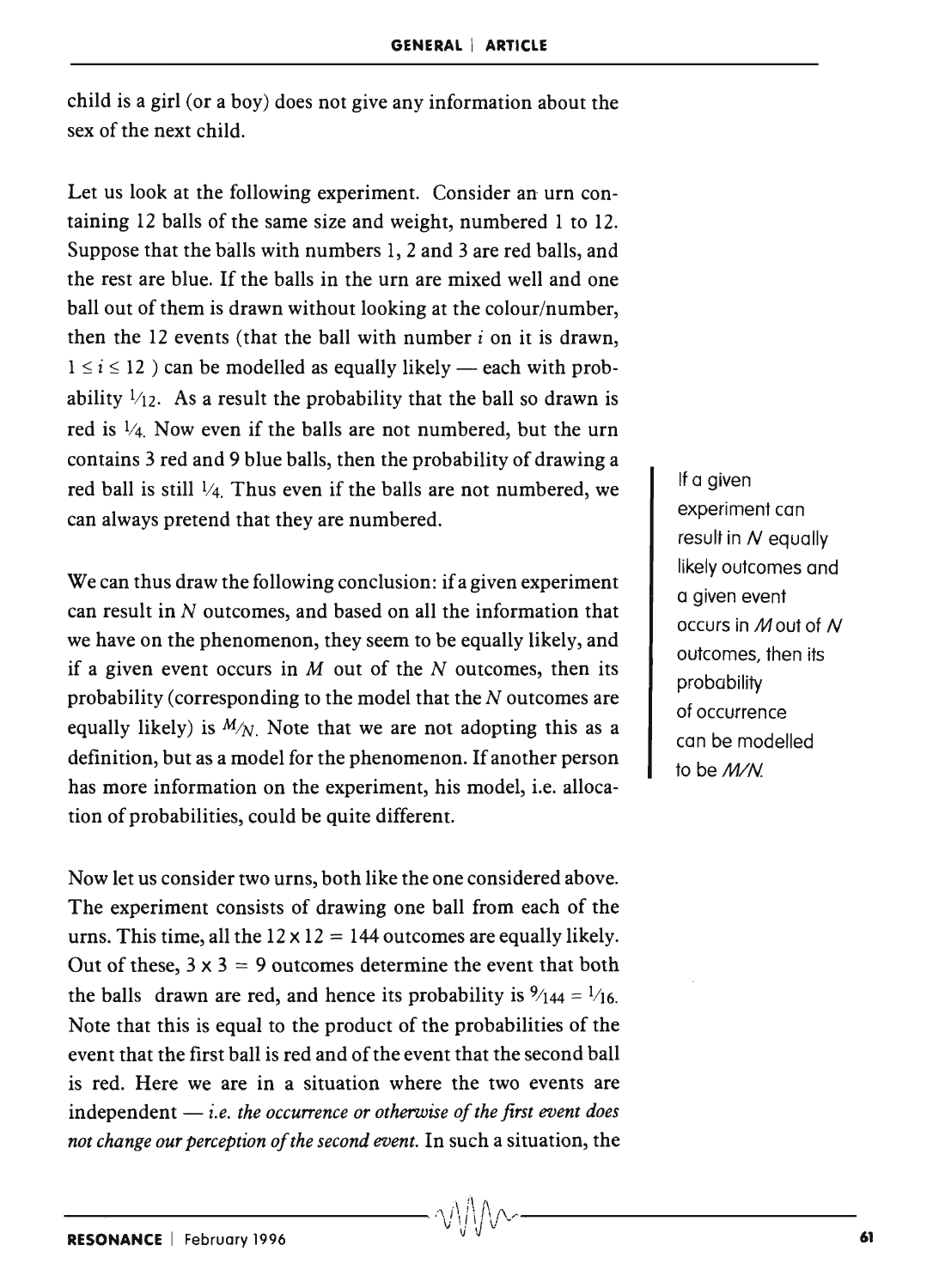events are said to be independent and the probability that both events occur can be taken to be the product of the two events. This is a very important notion and very useful in model building.

Consider two experiments,

$$
\Omega_1 = \left\{ \omega_i^{(1)} : i \in I^{(1)} \right\} \text{ and } \Omega_2 = \left\{ \omega_j^{(2)} : j \in I^{(2)} \right\}
$$

 $I^{(1)}$ ,  $I^{(2)} \subseteq N$ , and suppose that we have a model for each of them, namely

$$
P(\left\{\omega_i^{(1)}\right\}) = p_i^{(1)}
$$
 and  $P(\left\{\omega_j^{(2)}\right\}) = p_j^{(2)}$ .

The set of possible outcomes for the *joint* experiment is

$$
\Omega = \{(\omega_i^{(1)}, \omega_j^{(2)}): i \in I^{(1)}, j \in I^{(2)}\}.
$$

If the experiments are such that the outcome of one has no bearing on the outcome of the other, then it is reasonable to model the joint experiment as follows:

$$
P(\left|\omega_i^{(1)}, \omega_j^{(2)}\right|) = p_i^{(1)} p_j^{(2)}.
$$

Similarly, if we have a model for each of finitely many experiments and if these experiments are independent of each other, then we can construct a model for the experiment which consists of performing all these experiments together.

Now we are in a position to provide an interpretation for the probability of an event related to an experiment. We shall show that if this experiment can be repeated again and again (independently) then the limit of the proportion of occurrences of this event is exactly its probability.

#### Law of Large Numbers

Let us now fix a set of outcomes,  $\Omega = \{\omega_i : i \in I\}$ ,  $\omega_i \neq \omega_j$  for  $i \neq j$  where  $I = \{1, 2, 3, ..., N\}$  or  $I = \{1, 2, 3, ..., N, ...\}$ . Also let

If two events are independent, the occurrence or otherwise of the first event does not change our perception of the second event. The probability that both events occur can therefore be taken to be the product of the individual probabilities of the two events.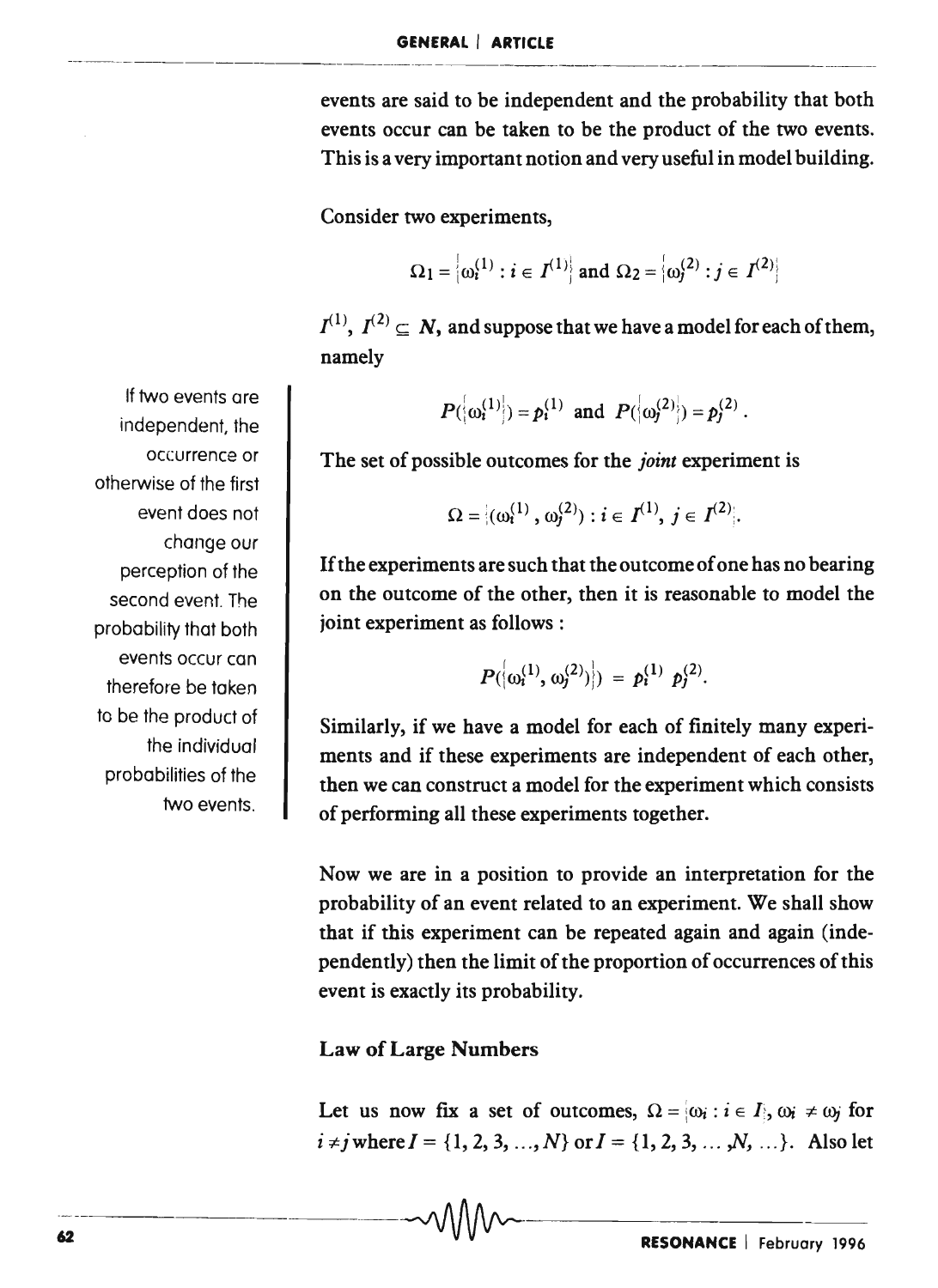us fix an assignment of probabilities for subsets of  $\Omega$ . Recall that such an assignment is determined by

$$
p_i = P(\langle \omega_i \rangle)
$$

and then for any *event A,* 

$$
P(A) = \sum_{i: \omega_i \in A} p_i
$$

A function X from  $\Omega$  into **R** is called a *random variable*. We think of  $X$  as follows:  $X$  represents a certain numerical characteristic of the outcome of the experiment, and after the experiment is conducted we get to observe the function  $X$  at the outcome (we may or may not actually observe the outcome).

Let X be a random variable and let f be a function from the real line into itself. We denote by  $f(X)$  the random variable given by

$$
f(X) (\omega_i) = f(X(\omega_i)).
$$

Also, let  $R(X)$  denote the range of X i.e.  $R(X) = \{x \in R: \text{there}$ exists  $\omega \in \Omega$  with  $X(\omega) = x$ . For a subset A of **R**, we will write  $X \in A$  for the set  $\{\omega_i: X(\omega_i) \in A\}$ . When  $A = \{x\}$  we will also write  $X = x$  for  $X \in A$ . The function  $x \to P(X = x)$  is called the distribution of  $X$ . It is easy to check that

$$
P(\lbrace X \in A \rbrace) = \sum_{x \in A} P(X=x).
$$

A random variable  $X$  is said to be bounded if there exists a finite constant  $K$  such that

$$
P(-K \leq X \leq K) = 1.
$$

For a bounded random variable X, we define its *expected* value  $E(X)$  by

$$
E(X) = \sum_{i \in I} X(\omega_i) p_i.
$$
 (2)

A random variable represents a certain (measurablel characteristic of the outcome of the experiment.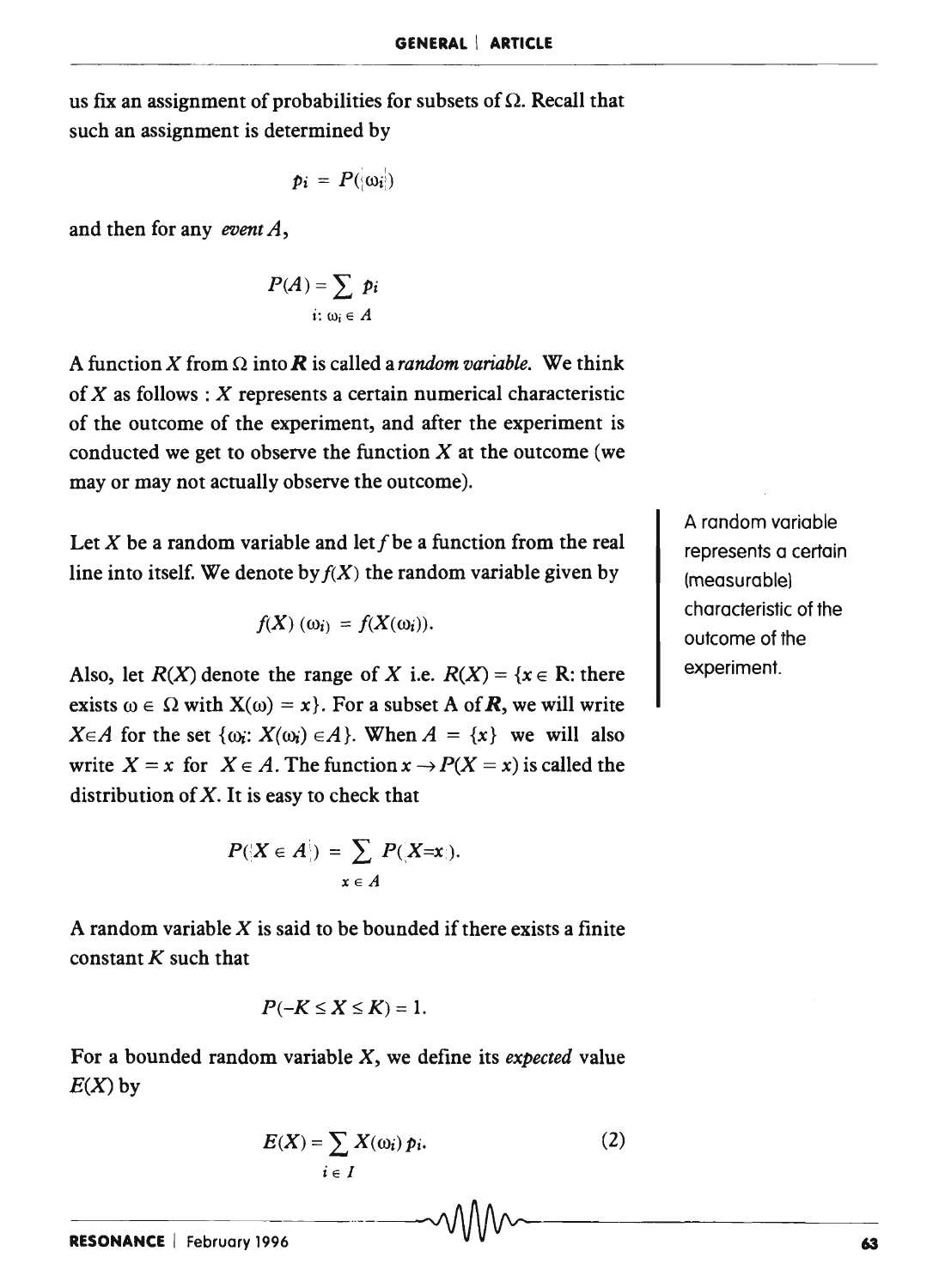

Think of the expected value as the centre ofgravity of the probability distribution. Imagine placing mass  $P({X=x})$  at the point  $x$  (for each  $x$ ) on a beam; the balance point of the beam is the expected value of  $X$ .

The variance of a probability distribution indicates how dispersed the distribution is about its centre of gravity or how spread out on the average are the values of the random variable about its expected value.

 $E(X)$  represents the quantity we expect to observe on the average, if we repeat the experiment (independently) a large number of times. Hence the name *expected value*. A justification of the statement made above is given towards the end of this article.

Let us observe that for a random variable  $X$ ,

$$
E(X) = \sum_{x \in R(X)} x P(|X = x|).
$$
 (3)

To see this,  $\text{let } A_x = \{ \omega_i : X(\omega_i) = x \}.$  Then

$$
E(X) = \sum_{i \in I} X(\omega_i) p_i
$$
  
= 
$$
\sum_{x \in R(X)} \sum_{\omega_i \in A_x} x P(\{\omega_i\})
$$
  
= 
$$
\sum_{x \in R(X)} x P(\{X = x\}).
$$

For a bounded random variable X such that  $E(|X|^2) < \infty$ , let us define the *ooriance* of X by

$$
\text{Var}(X) = E(X - \mu)^2
$$

where  $\mu = E(X)$ .

Let us note that for a positive random variable *Y,* 

-64-----------------------------~------------------------------

$$
\lambda P(|Y \ge \lambda|) = \lambda \sum_{y \in R(Y): y \ge \lambda} P(|Y = y|)
$$
  

$$
\le \sum_{y \in R(Y): y \ge \lambda} yP(|Y = y|)
$$
  

$$
\le \sum_{y \in R(Y)} yP(|Y = y|)
$$
  

$$
\le E(Y)
$$
  

$$
= E(Y),
$$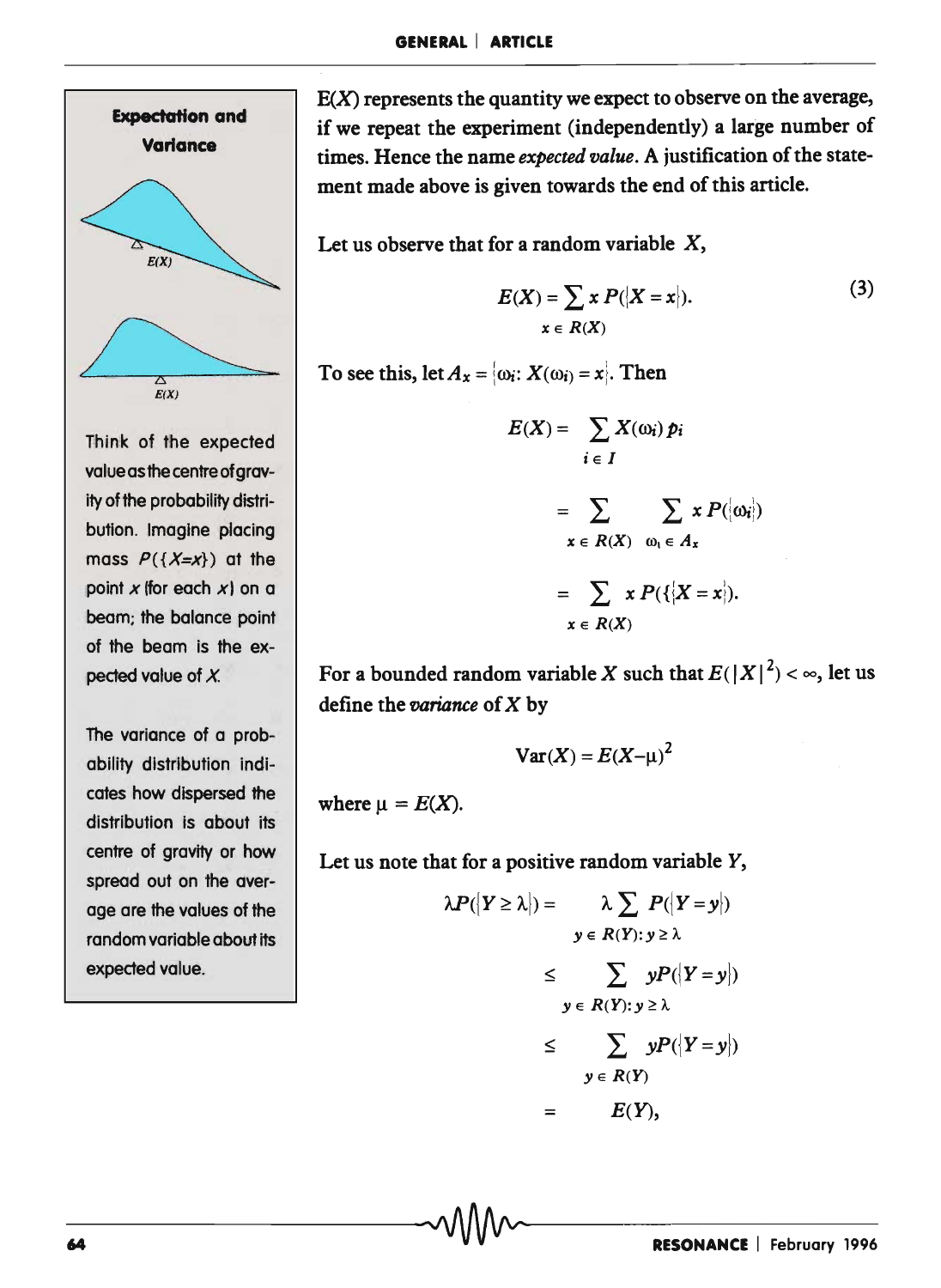and as a consequence, one has (for positive random variables Y)

$$
P(Y \ge \lambda) \le \frac{1}{\lambda} E(Y). \tag{4}
$$

Using this for  $Y = (X - \mu)^2$  (where  $\mu = E(X)$ ), one has

$$
P(\{||X - \mu| \ge t\}) \le \frac{1}{t^2} \text{Var}(X). \tag{5}
$$

This inequality is known as *Chebychev's inequality.* 

Independence

We say that two events A, B are independent if

$$
P(A \cap B) = P(A) P(B).
$$

A collection of random variables  $X_1, X_2, \cdots, X_n$  is said to be a collection of independent random variables if

$$
P(\bigcap_{j=1}^{n} |X_j = x_j|) = P([X_1 = x_1]) P([X_2 = x_2]) \cdots P([X_n = x_n])
$$

for all  $x_j \in R(X_j)$ :  $1 \leq j \leq n$ .

**Lemma** 1: Let  $X, Y$  be independent random variables. Let  $f, g$  be bounded functions on the real line. Then

$$
E(f(X) g(Y)) = E(f(X)) E(g(Y)).
$$

**Proof:** First consider the case when both *I,* g are positive functions. Then it can be checked that

$$
E(f(X) g(Y)) = \sum_{x \in R(X), y \in R(Y)} f(x) g(y) P(|X = x, Y = y|).
$$

Using independence of  $X, Y$ , it follows that

Chebychev's Inequality gives a bound on the probability of the tails of <sup>Q</sup> distribution.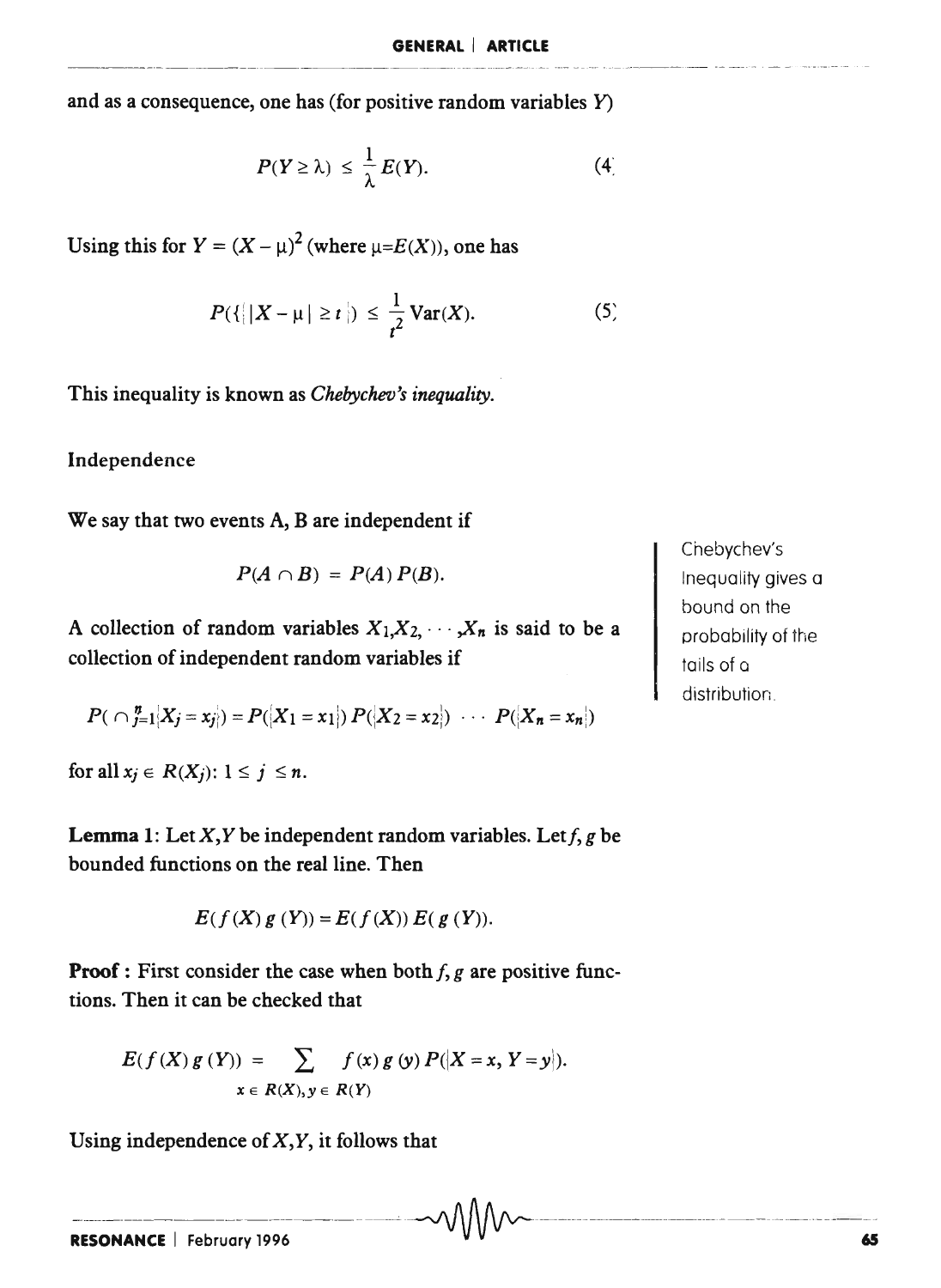$$
E(f(X)g(Y)) = \sum_{x \in R(X), y \in R(Y)} f(x)g(y)P(X=x), P(Y=y).
$$

The required identity now follows from this.

**Theorem 2:** Let  $X, Y$  be bounded independent random variables. Then

$$
Var (X+Y) = Var (X) + Var (Y).
$$

**Proof:** Let  $\mu = E(X)$ ,  $\nu = E(Y)$ ,  $U = X - \mu$ ,  $V = Y - \nu$ . It is easy to see that  $Var(X) = Var(U)$ ,  $Var(Y) = Var(V)$ ,  $Var(X + Y) =$  $Var (U + V)$ . Also,  $E(U) = E (V) = 0$ . Thus

$$
\begin{aligned} \mathbf{Var}(U+V) &= E((U+V)^2) \\ &= E(U^2) + E(V^2) + 2 \, E(UV) \\ &= \mathbf{Var}(U) + \mathbf{Var}(V) \end{aligned}
$$

where we have used the previous lemma in deducing that  $E(UV) = 0$ . The required result now follows from this.

We are now in a position to prove the *Weak Law of Large Numbers.* 

**Theorem 3:** Let  $X_1, X_2, \cdots, X_n$  be a sequence of bounded random variables such that for each  $n, X_1, X_2, \dots, X_n$  is a collection of independent random variables and such that for all  $i \geq$  $1, R(X_i) = R(X_1)$  and

There is also the Strong Law of Large Numbers which deals with a different and actually stronger mode of convergence of  $Z_n$ , the proof of which is, however, beyond the scope of this article.

$$
P({Xi = x}) = P({X1 = x}) \quad \forall x \in R(X1).
$$

*n*  Let  $\mu = E(X_1)$  and let  $Z_n = \frac{1}{n} \sum X_i$ . Then for all  $\varepsilon > 0$ ,  $i=1$  $\lim P(|Z_n - \mu| > \varepsilon|) = 0.$  $n\rightarrow\infty$ 

The essential content of the Weak law of large Numbers is that if our experiment can be repeated again and again, independently, then the limit of the proportion of occurrences of this event is exactly its probability!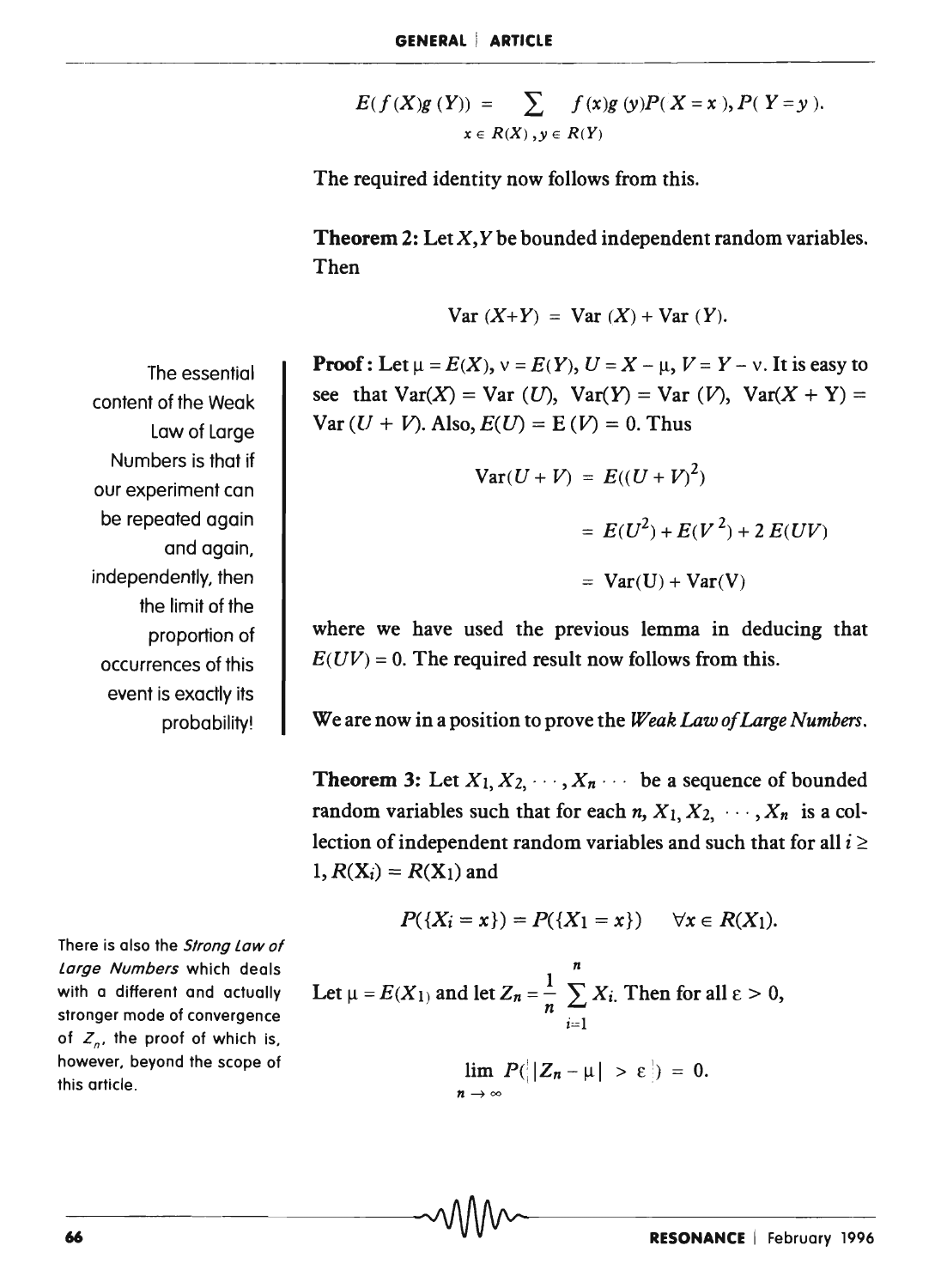Proof: Using Theorem 2, it follows that  
\n
$$
Var (Z_n) = \frac{1}{n^2} \left\{ \sum_{i=1}^n Var (X_i) \right\}
$$
\n
$$
= \frac{1}{n^2} n \left\{ Var (X_1) \right\}
$$
\n
$$
= \frac{1}{n} \left[ Var (X_1) \right]
$$

Now using the inequality 5, we obtain for  $\epsilon > 0$ 

$$
P(|Z_n-\mu|>\epsilon|) \leq \frac{1}{\epsilon^2} \frac{1}{n} \text{ Var}(X_1).
$$

The required conclusion follows from this.

#### Interpretation of Probability of an Event

Let us consider an experiment with the space of outcomes  $\Omega = \{ \omega_i : i \in I \}$  and with assignment of probabilities  $P(\{\omega_i\}) = p_i$ . (Here, I is either equal to  $|1,2,\cdots,N|$  or is the set of natural numbers.)Let us fix an *event* A (i.e. a subset of  $\Omega$ ) with  $P(A) = \theta$ .

Let us consider repeating the experiment *n* times, in such a way  $\vert$  1978. that the outcome of the previous trials has no influence on the next trial. This time the set of outcomes of this repeated experiment can be taken to be

$$
\Omega^n = \langle \omega_{i_1}, \omega_{i_2}, \omega_{i_3}, \cdots, \omega_{i_n} \rangle : i_1, i_2, \cdots, i_n \in I \rangle.
$$

Since we have assumed that the experiments have been performed independently of each other, we are justified in assigning the probabilities as follows:

$$
P([(\omega_{i_1},\,\omega_{i_2},\,\omega_{i_3},\,\cdots,\,\omega_{i_n})])=p_{i_1}\,p_{i_2}\,\cdots\,\,p_{i_n}.
$$

### Suggested Reading

- W Feller. An Introduction to Probability Theory and Its Applications. Vol. 1. (Third Edition). Wiley-Eastern, New Delhi. 1985.
- P G Hoel, S C Port and C J Stone. Introduction to Probability Theory. Universal Book Stall, New Delhi. 1991.
- K L Chung. Elementary Probability Theory and Stochastic Processes. Narosa Publishing House, New Delhi.